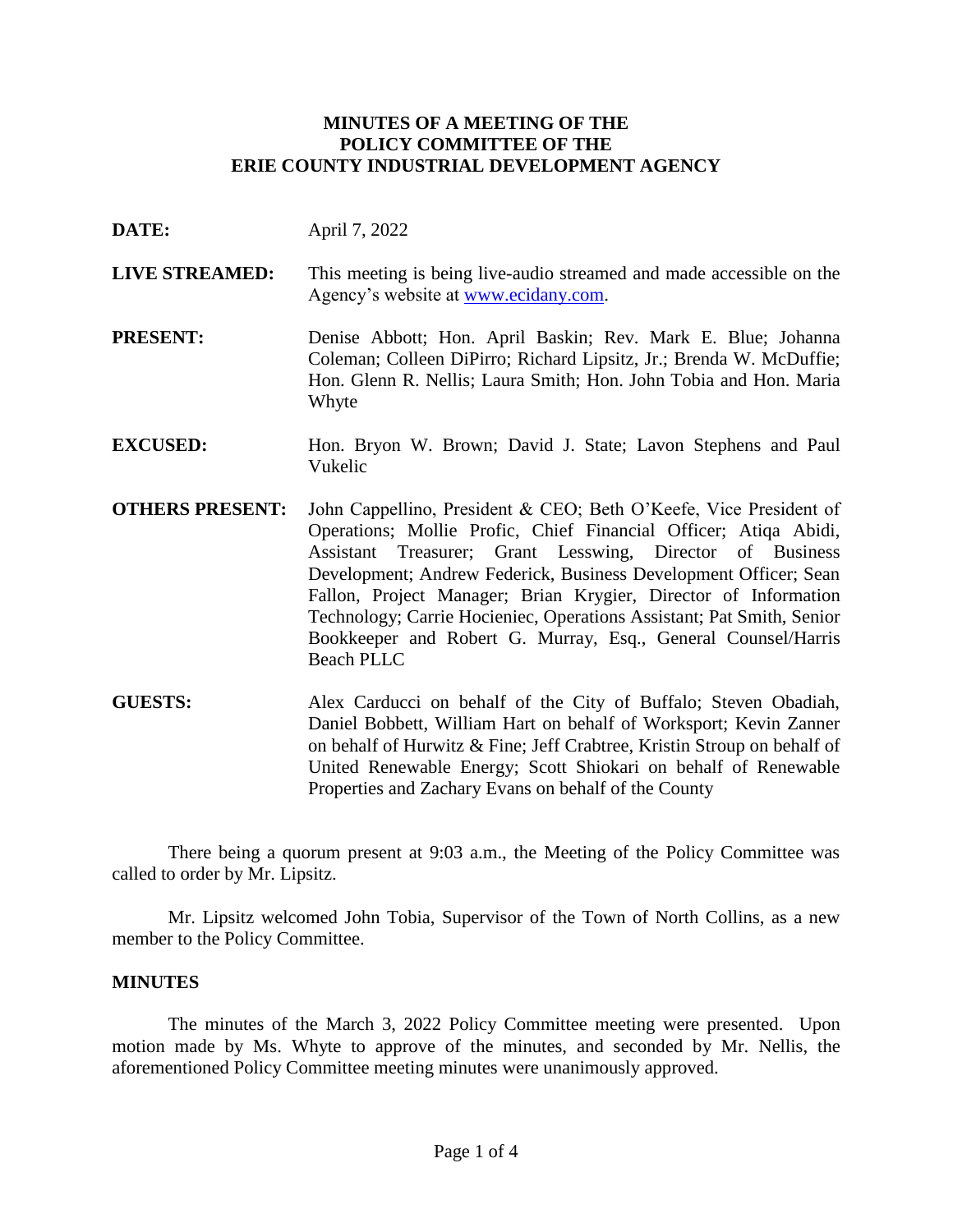### **PROJECT MATRIX**

Mr. Cappellino reviewed the Agency's 2022 Tax Incentives Project Matrix. Mr. Lipsitz directed that the report be received and filed.

At this point in time, Ms. Smith joined the meeting.

## **PROJECT PRESENTATIONS**

Worksport Ltd., 2500 N. America Drive, West Seneca, New York 14224. Ms. O'Keefe presented this proposed sales tax and mortgage recording tax benefits project involving the purchasing of an existing 222,000 sq. ft. facility for the manufacturing of both their conventional tonneau covers as well as to produce its newer products, including an advanced hard tonneau cover, a collapsible soft cover and the Terra Vis System.

Ms. O'Keefe confirmed that Worksport Ltd. is seeking \$103,562 in incentives including sales tax exemption and mortgage tax exemption benefits. Total payroll is projected at \$6,703,534 for the direct and indirect jobs created including 30 construction jobs. The resulting cost benefit is 1:67 so for every \$1 of incentives the community benefit is \$67 in payroll  $\&$  tax revenue. For Erie County, every \$1 of incentives provides \$133 in community benefits.

Ms. Baskin stated her belief that the application is deficient with regard to its proposed use of MWBE labor contractors.

Mr. Bobbett, counsel to applicant, stated the company will be glad to work with Ms. Baskin and the Committee to help select MWBE contractors. Mr. Obadiah, spoke on behalf of the company, and confirmed it is soliciting proposals from MWBE contractors.

Ms. Whyte confirmed the Policy Committee MWBE working group is meeting again later this month continuing its efforts to develop an MWBE policy.

Ms. O'Keefe stated that in exchange for providing the sales and use tax and mortgage recording tax exemption benefits, the approval of this project will be conditioned upon adherence to certain material terms and conditions with respect to the potential modification, recapture and/or termination of financial assistance as follows: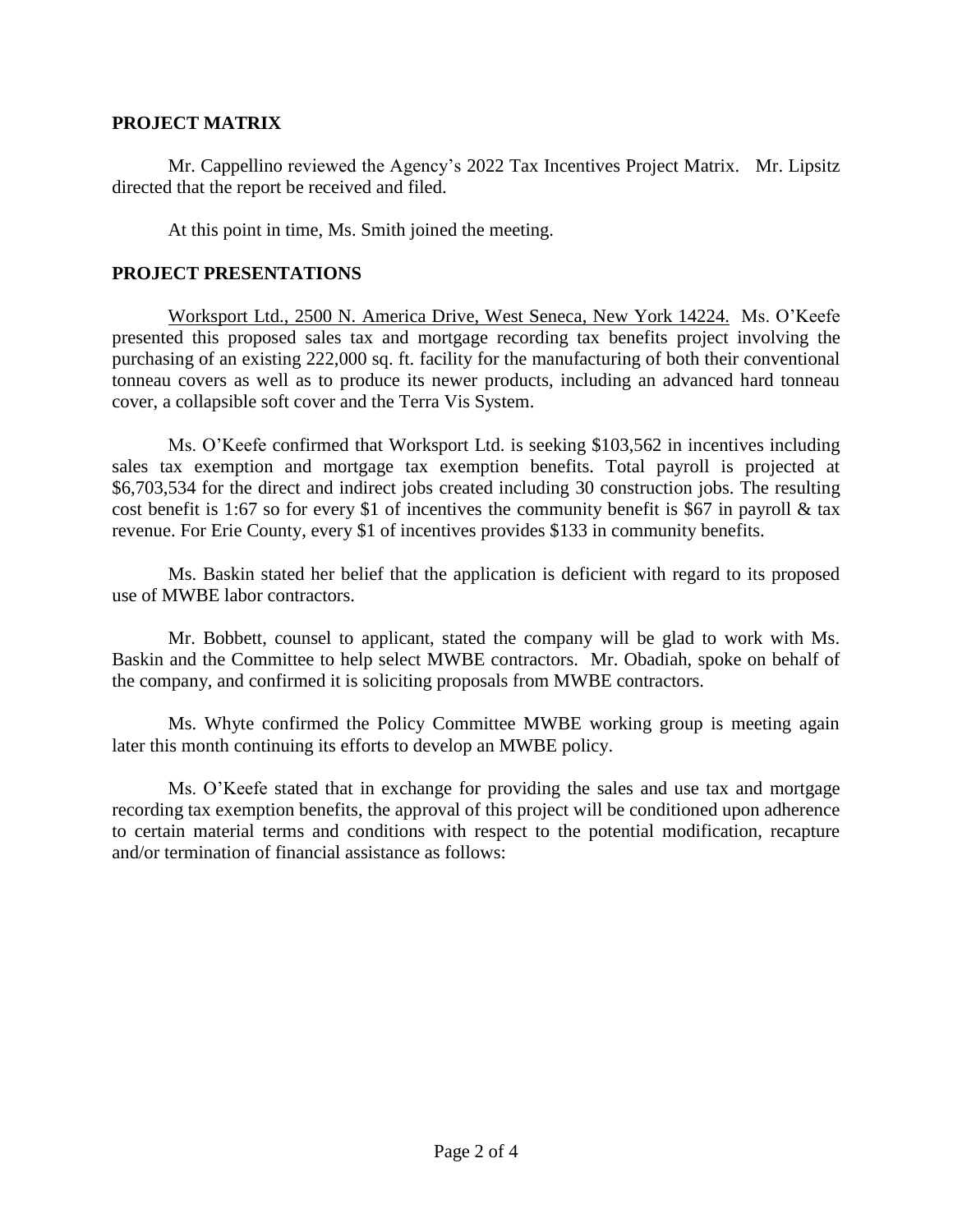## **Draft Recapture Material Terms**

| Condition               | Term                       | <b>Recapture Provision</b>                     |
|-------------------------|----------------------------|------------------------------------------------|
|                         |                            | Investment amount equal to or greater than 85% |
|                         |                            | of project amount.                             |
|                         |                            | Total Project Amount = $$15,006,887$           |
| <b>Total Investment</b> | At project completion      | $85\% = $12,755,854$                           |
|                         |                            | Create 85% of Projected Jobs                   |
|                         |                            | $Projected = 11$ FTE                           |
|                         | Coincides with             | $85\% = 9$                                     |
| Employment              | recapture period           | Recapture Employment = $9$                     |
|                         |                            | Adherence to policy including quarterly        |
| Local Labor             | <b>Construction Period</b> | reporting                                      |
|                         | Coincides with             |                                                |
| Pay Equity              | recapture period           | Adherence to policy                            |
|                         | Coincides with             |                                                |
| Unpaid Tax              | recapture period           | Adherence to policy                            |
|                         | 2 years after project      | Recapture of state and local sales taxes and   |
| Recapture Period        | completion                 | mortgage recording tax                         |

Mr. Blue moved and Ms. Coleman seconded to recommend the project as proposed be forwarded to the members of the ECIDA for approval. Mr. Lipsitz called for the vote and the project was then unanimously approved.

# **RPNY SOLAR 2, LLC/BULLIS ROAD SOLAR PROJECT-LOCAL LABOR REQUEST**

Mr. Cappellino reviewed a memorandum provided to Policy Committee members describing the project and its required use of, and actual use of, local labor, attempts to find local laborers, and the request by the Company for a waiver from the 90% local labor use requirement as it was only able to use 87.72% local labor. Mr. Cappellino reviewed the Local Labor Policy waiver circumstances permitting use of less than 90% local labor due to documented lack of workers meeting the local labor area requirements.

Mr. Shiokari spoke on behalf of the company. General discussion ensued.

Mr. Lipsitz concluded that the Company has demonstrated and exhibited significant and thorough efforts to find local laborers.

Mr. Tobia thanked the Company for its significant efforts to find and utilize local labor.

Ms. Smith moved and Mr. Blue seconded to recommend that the Agency board of directors grant the requested waiver.

Ms. Whyte spoke in favor of the Agency's thoughtful consideration of the evolving application of the use of local labor policy in support of renewable energy projects.